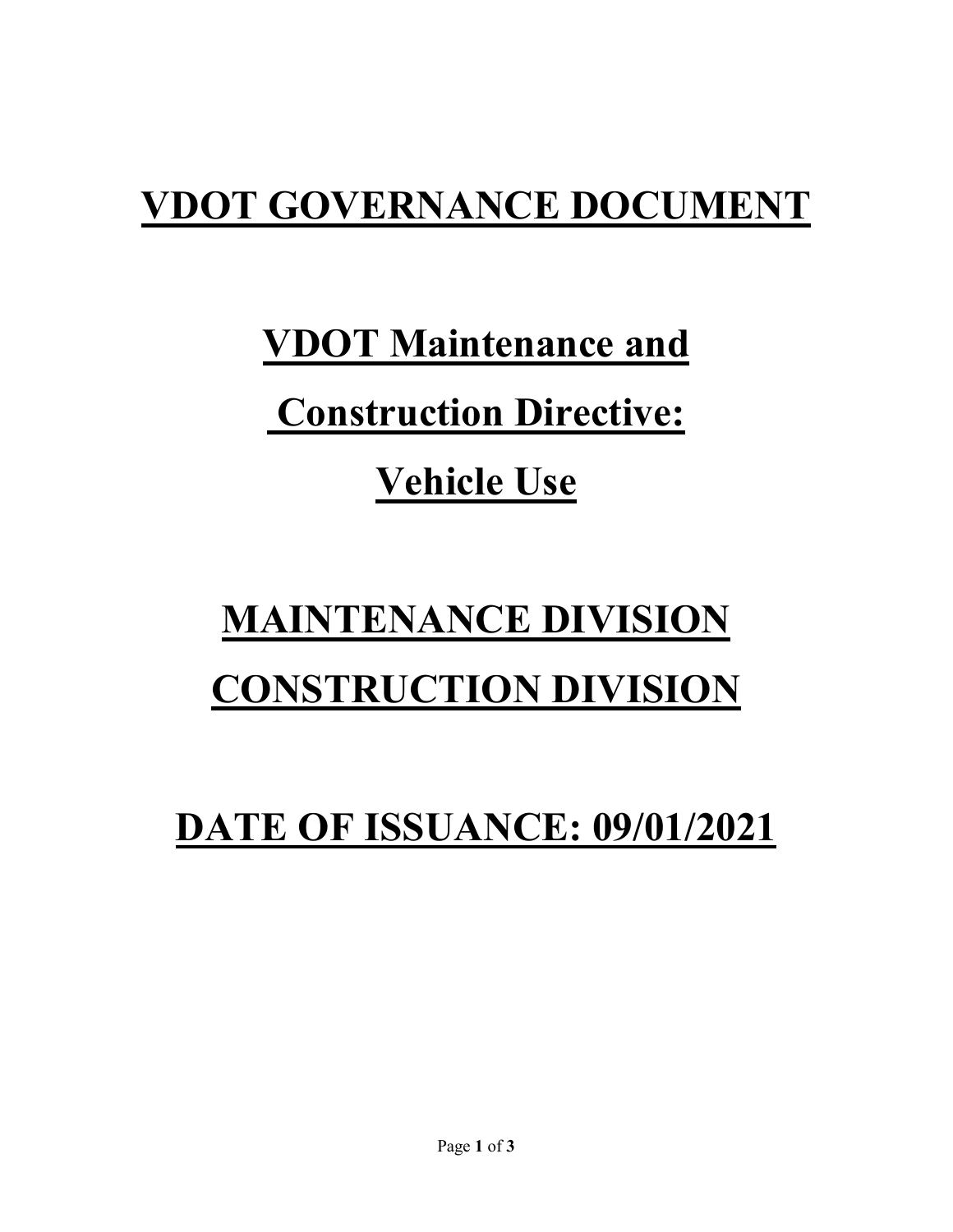#### **VIRGINIA DEPARTMENT OF TRANSPORTATION Maintenance Division and Construction Division INSTRUCTIONAL AND INFORMATIONAL MEMORANDUM**

| <b>GENERAL SUBJECT:</b>                                                                                   | <b>NUMBER:</b><br>Maintenance:                                                                                                                                                     |
|-----------------------------------------------------------------------------------------------------------|------------------------------------------------------------------------------------------------------------------------------------------------------------------------------------|
| <b>Vehicle Use</b>                                                                                        | IIM-MD-2021.09.01                                                                                                                                                                  |
|                                                                                                           | Construction:                                                                                                                                                                      |
|                                                                                                           | IIM-CD-2021-01.01                                                                                                                                                                  |
| <b>SPECIFIC SUBJECT:</b>                                                                                  | DATE:                                                                                                                                                                              |
| <b>Official Vehicle Storage Locations</b>                                                                 | September 1, 2021                                                                                                                                                                  |
|                                                                                                           | <b>SUPERSEDES:</b>                                                                                                                                                                 |
|                                                                                                           | $N\!$                                                                                                                                                                              |
| APPROVED: Robert Prezioso, PE                                                                             | Kerry Bates, PE                                                                                                                                                                    |
| State Maintenance Engineer                                                                                | <b>State Construction Engineer</b>                                                                                                                                                 |
| Digitally signed by Robert Prezioso,<br>Robert Prezioso, P. E. P. E.<br>Date: 2021.08.26 13:41:31 -04'00' | Digitally signed by Bates, Kerry A., P.E.<br>DN: E=Kerry.Bates@VDOT.Virginia.gov,<br>Bates, Kerry A., P.E. CN="Bates, Kerry A., P.E.", OU=VDOT,<br>Date: 2021 08 26 16:33:22-04:00 |

### PURPOSE

To provide direction and requirements for official vehicle storage locations. This instructional and informational memorandum is a supplement to Department Policy Memorandum 1-16 – Vehicle Use and provides additional direction. Department Policy Memorandum 1-16 takes precedence in any interpretation conflicts between the two documents.

PROCEDURES – Official Storage Locations

- Employees assigned a vehicle will store the vehicle at their normal work station.
	- o Normal work station for Construction staff will be identified by the District Construction Engineer. This will typically be either the District Office or a Residency Office (including former Residency Offices).
- Exceptions/Clarifications:
	- o Employees approved to commute in VDOT owned or leased vehicle will store the vehicle at the location identified on the approved ED-60.
	- o District Engineers/Administrators will approve any alternate storage locations that are not the employees normal work location. This authority can be delegated to the Deputy District Administrator. Chiefs or Division Administrators will approve for Central Office.
- Official Storage Locations other than the employees normal work location are to be selected to enhance VDOT's mobility and effectiveness. Official storage shall not create a daily commute for non-approved staff.

(Questions related to employee pay are referenced in the VDOT Overtime Toolkit and should be directed to the Human Resources Division.)

- Official Storage Locations will be tracked in the agency fleet management system (FleetFocus/M5). Districts will create a shared file location for approval correspondence. For commuters, all completed and approved ED-60 forms will be uploaded in the M5 system for the commuter vehicle. Any change in storage location must be approved and communicated to CO or District Equipment staff to ensure it is recorded in the fleet management system within 30 days.
- When selecting a storage site other than the normal work station, approval shall also be secured from the manager in charge of the storage site.